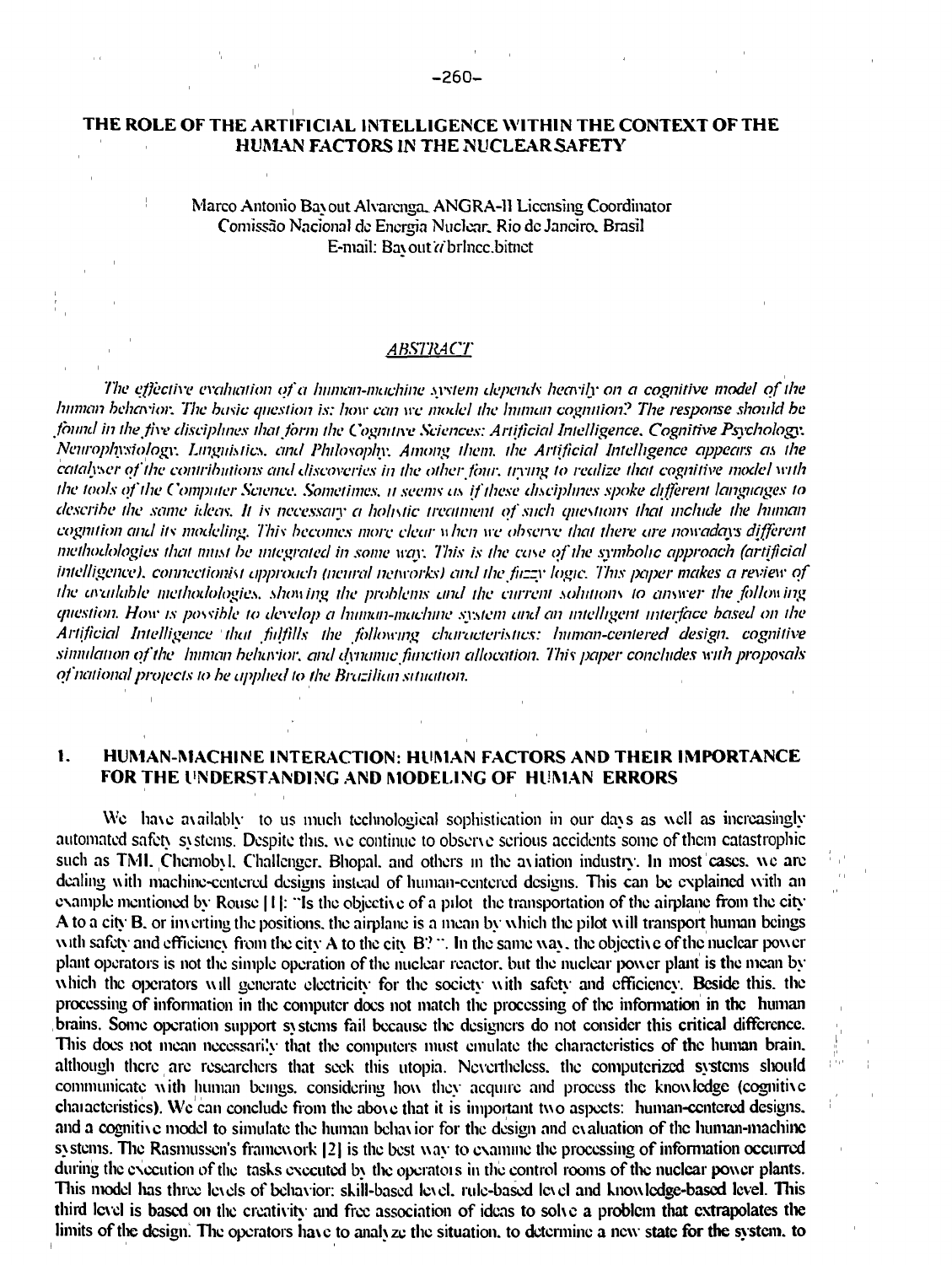dcfinc new tasks necessary to achieve it and to follow procedures that could or not be anticipated in the operation management. The majority of the operation support systems fails in the non-consideration of this cognitive level.

The main reason to keep the operator in the control room controlled by intelligent computers is that they are necessary to deal with non-anticipated emergencies in the designs. The designers could not imagine all the scenarios of the nuclear accidents to develop the safety systems for each contingency. Consequently, the operators arc trained in simulators, but the scenarios again do not guarantee that all the operational events will be covered. This forces us to think about an alternative to the classic supervisory control mode: the collaborative control mode, an idea that has been investigated by Rouse 11]. The collaborative control mode requires a dynamic function allocation. Both machine and humans must supervise each other, one of them assuming the control of the situation if a non-icco\crable error from the other occurs. This is important in non-familiar and non-anticipated events. The functions allocator must allow that every possible operation function be allocated to the operators. This is coherent with a human-centered design, reserving to itself those functions and systems that must be always automated, as in case of the protection systems. To accomplish this task, the functions allocator needs adequate information coming from an operator cognitive model. It needs also an error monitor to evaluate the operators cognitive state and to detect, classify, and recommend corrective action of possible human criois. It is possible the ocurrence of an insufficiency concerning to operators cognitive resources or the necessity of very fast actions due the catastrophic deterioration of the system In this case, the functions allocator will take over the actions from the operators to be executed through the automated systems. However, this has to be done after informing the operators about the situation and giving him/her the chances to recover. Now. let's examine in the next item the possibility of developing the human cognition and human errors models.

# 2. COGNITIVE MODELS FOR THE HUMAN BEHAVIOR: SYMBOLIC MODELS VERSUS CONNECTIONIST MODELS

The cognitive operator model requires a human intelligence simulation The specific field of the computer science that investigates this matter is called Artificial Intelligence (AI). The AI deals with the following basic questions in this simulation the knowledge representation, the knowledge manipulation or control, and the capacity of learning new knowledge. 'Ihese three items must be integrated into a cognitive architectuie that leflects the human characteristics. To do this, the AI should woik together with other five disciplines: cognitive psy chology. neurophysiology, linguistics, philosophy, and anthropology.

Nowadays, we have availably three basic types of cognitive architectures |3|. The first one. Model Human Processor (MHP) models the humans as communication channels. The information flows across the perceptual, cognitiv e. and motor subparts, which aie subject to certain restrictions represented by several time delay constants. Many concepts in this model such as long-term memory and short-term memory were conceived along the lesearches done in the cognitive sciences after the second woild war |4.5|. In the second one. the humans are seen as a sy mbolic processor of logic inferences. Examples of this type arc the States. Operators, and Results (SOAR) and the PUPS, together with their predeccssois. General Solver Problem (GSP) and the Adaptive Control of Thought (ACT) |6-8|. These architectures arc based on contentdependent rules also called production rules, represented by the general form: IF conditions THEN actions.

The AI has produced much "expert systems' based on such rules that capture the knowledge of experts in different fields. They are contrary to the formal logic (piopositional or predicative) working with syllogisms. Many investigators have tried to reduce all human knowledge to the syllogistic inference rales: Aristotle (384- 322 B.C ). Gottfricd-Wilhelm von Leibniz (1661). George Boole (1854). Fricdrich-Ludvvig Gottlob Frcgc (1879. 1893. 1903). and Bcrtiand Russell (1910-1913). Alonzo Church and Alan Mathison Turing proved in 1936 that there is no formal procedure reliable enough to deteimine the status of an inference in the predicative logic. The solution only came in 1965. when J. Alan Robinson proposed a resolution principle of inferences. This led to the PROLOG (Programmation en Logiquc) in 1971-1972. which have been adopted in the Japanese project of the fifth generation of computus. As mentioned by Philip N. Johnson-Laird |5|: "Resolution is intelligent, but artificial. It provides cognitive scientists only with a standard of comparisons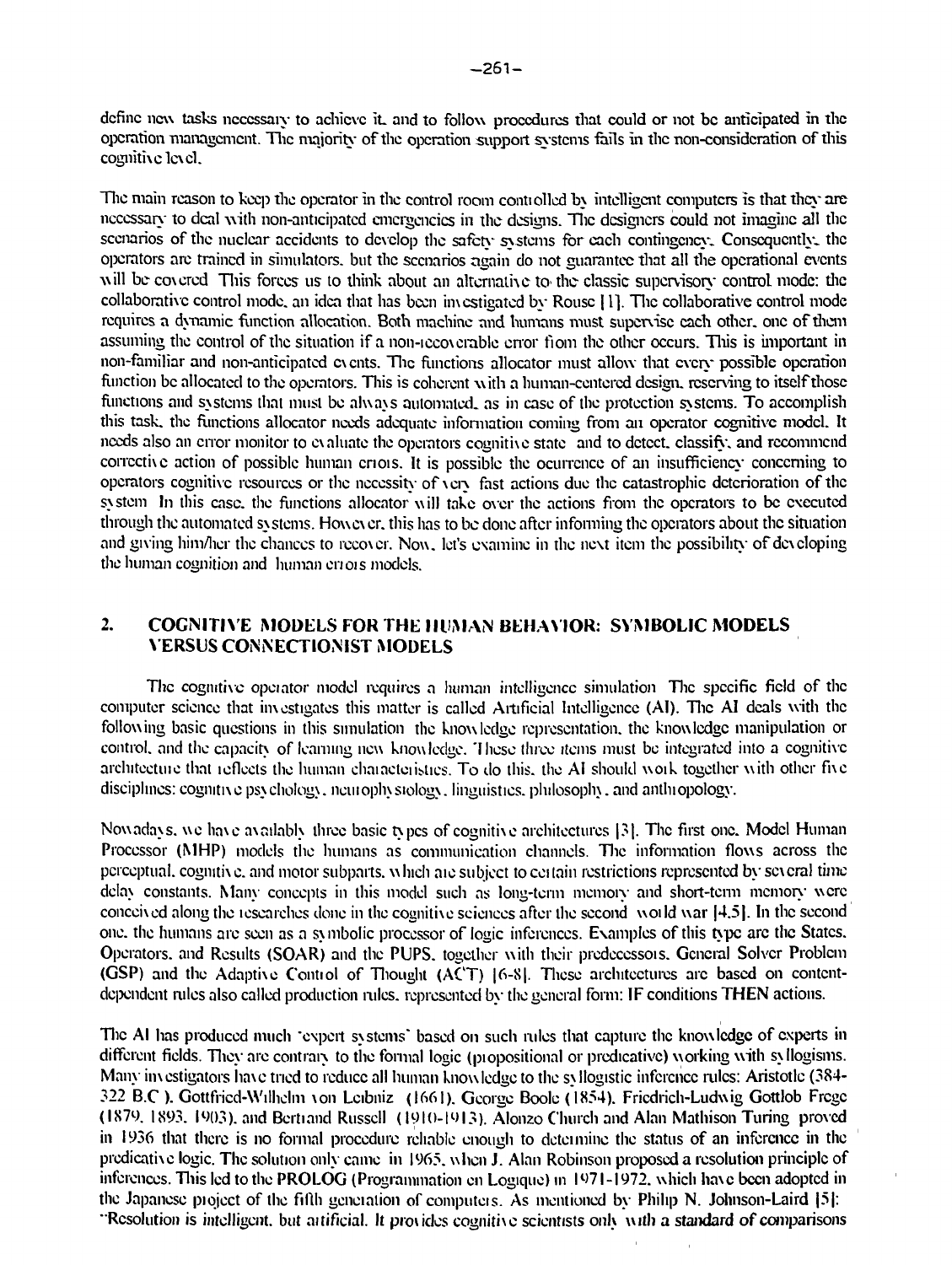bccausc people arc hardly likely to translate all premises into a standard disjunctive form and to use only a single rule of inference".

A different approach of cognitive architecture based on production rules is the Theory of Induction (TI) developed by Holland ct al. |9|. "Holland criticizes the architectures above in several aspects. Concerning the SOAR/GPS. the critics are concentrated in the fact that the basic components of the architecture (initial state, goal state, allowable operators, and applicable constraints) may be only partially known at die moment of the problem solution. A critic driven to both PUPS/ACT and SOAR/GPS is that their production systems allowonly one rule to fire (with conflict resolution or chunking processes). Holland's Theory of Induction (TI) [9] consists in the firing of nu-tiple rules through the strengths associated to the rules, exploring the possibilities of parallel competition and collaboration between the rules. To get the same. ACT provides a partial matching of the rules, but this can generate non-valid conclusions. Although ACT uses strength in the rules as in TI, the activation spreading is automatic and independent of the rules execution. In TI, the architecture is based on the coupling of the rules and on the support of one to another. A final critic to both ACT and SOAR is that they use a quasi-linguistic representation of pioccsses associated with the conscious dunking. They ignore the subcognitiv c le\el where we find unconscious processes that help the other level in solving problems. In the level of conscious thinking. TI simulates the human cognition through higher order operations, such as planning, within a s\stcm entitled Process of Induction (PI). The level of unconscious and subcognitive thinking is simulated by the classifier systems exposed later in this paper. The interface between these two levels is not fixed, leaving as a research how learning at the subcognitivc level is integrated with learning at the cognitive level. Induction involves two classes of mechanisms. The first one arc die mechanisms for revising the strength of existing rules through the quantification of their uses with the parameters like bid and pay off. They change during the temporal sequence of the rules, which are coupled by matching of their conditions and actions. The second one are the mechanisms for generating new rules through genetic algorithms (GA) and PI of higher order. GAs allow operation of generalization and specialization of rules, applying genetic operatois to the rules (e.g. ciossover) PI deals with abduction, geneialization. specialization, concepts fomiation. and analog). The latter is so important in the assessment of scientific discovery processes that Marvin Minsky constructed his particular cognitive architecture called Societies of Mind (SOM) to make easier the reasoning bv analogy. SOM is based fundamentally on the knowledge frames concept 110.111.

In SOAR, preferential operators reduce the distance to the goal In PI. the operators are found through the recategorization of the objects instantiated by synchronic rules to start relevant diachronic rules. PI works with fiamclike declarative data structures stoied in the long-term memory (classifier systems use only rules and their couplings). These structures are linked through concepts As in ACT. messages sent from the active concepts in the declarative memoiy produce the clusters of the facts or conditions to fire rules in the production memory Initially active concepts aie the initial conditions and goals to be achieved. The rule actions generate new concepts to be acti\e or effectors in the cm ironment. The concepts activation spreading is not automated as in ACT. but obevs a piocessmg evele that uses the subgoaling concept of SOAR. As in ACT. rules change their strengths through the use. but in this case the strength is incremented by the support of the activ e concept

"Mental models" are an organized set of simultaneously active or activable rules. They have expectations about future situations through diachronic rules and associations to other relevant events through synchronic rules. To construct 'mental models", the human beings use pragmatic reasoning schemes consisting of a set of highly abstract and generalized inferential rules useful to infer new empirical rules relevant to the problem solving. "Mental models' are bridge models between two extreme positions: human reasoning using syntactic niles of the formal logic and human reasoning using domain dependent content-specific rules. Holland ct al. | ° | use a different way from the Jolinson-Laiid's mental models 112|. The main difference relics on the ways to explain errors. The latter focuses on the working-memory capacity to process several rules at the same time (what explains some skill-based level errors such as forgetting and slips). The other focuses the capacity of mapping concrete situations into pragmatic schemes, generating inferences according to the focused rules (what explains errois in the knowledge- and rule-based level) [4].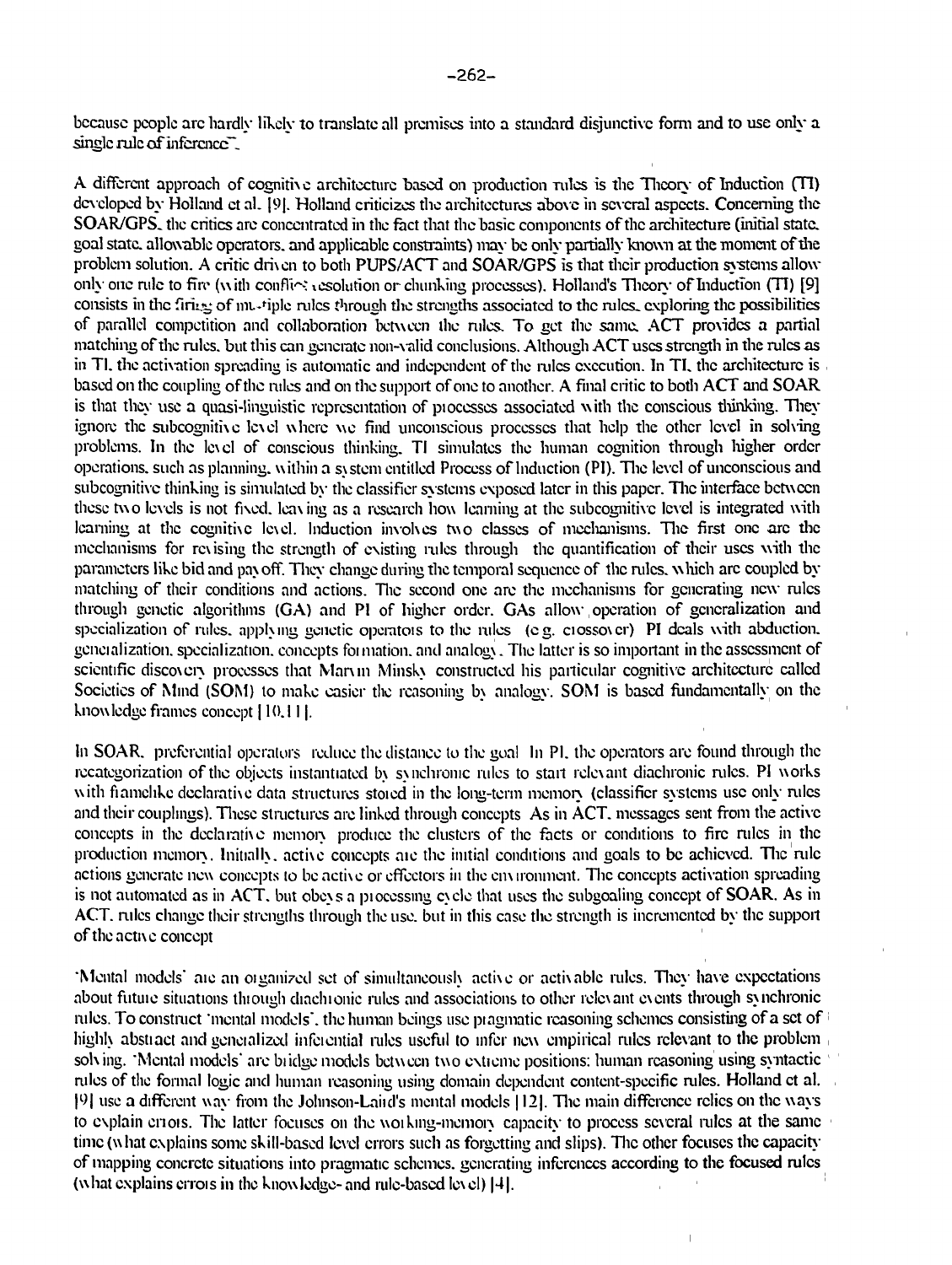Hunian beings can reason by using any of these three schemes mentioned above: formal logic rules, expert systems rules and mental models ]5]. In any case, the Al poses the point of view of a dualism. This dualism is characterized by the existence of a strong algorithm. It is independent of how it is embodied in the physical brain or how could it be simulated on the electronic computer. It docs not take into account a particular culture (anthropology) cither. This dualism (mind and body completely disconnected) emphasizes that the physical embodiment of an algorithm is totally irrelevant. It is to be supposed consequently mat the algorithm has some rather disembodied 'existence' 1I3|. Another question concerns the problem of the non-algoritlun nature of the human mind We have to face the following mathematical discoveries: the Bertrand Russell's Paradox (1902), the Kurt Gödel's Incompleteness. Theorem (1931), and the Alonzo Church, and Alan, Mathison Turing's Thesis (1936) for the David Hilbcrt's 33rd problem. This carries us to two opposing schools of thinking [13]. One is the Platonic view (which is the Gödel's point of view), the absolute existence of mathematical entities and the acceptabilities of infinite sets. The other school is that from the intuitionism (or finitism) initiated by Luitzen Egbcrtus Brouwcr in 1924. He refused the existence of any infinite set (which is the reason for the arising of such statements like the Russell's Paradox). This reminds the Aristotle's thinking. Howexer. Brouwcr rejected 'The Law of the Excluded Middle' of the classical logic. The dualist conception is due to Rene Descartes who was dualist-idealist, contrary to Plato who was monist-idealisL the same view of lmmanucl Kant. Gcorg Wilhclm Fricdrich Hegel looked for a synthesis between the two directions. Kant and Descartes. The internal contradictions in the Hegelian idealism were explored by Arthur Schopenhauer. Fricdrich Nictsche. and Martin Heidegger. The Philosophy could not give us yet a consistent [\ic\v](file:///ic/v) of the body-mind dichotomy problem. Plato was a metaphysical idealist Kant was an cpistemological idealist and Hegel was an absolutist idealist whose ideas were materialized in the state power.

The problem of how the algorithm is embodied is treated within the cognitive architecture type called conncctionist models or neural netwoiks. In this appioaeh. the syntactic rules of the symbolic models arc not explicit. They are encoded in a parallel and distributed network consisting of nodes and connections between them, in analogy with the nets in the physical brain. The neural cells and their connections (synapses) arc modeled as if they were capacitive-resistive elements of an electrical net. The importance of neural networks lies on the fact that they can embody unconscious behavior. There are dissociations between conscious and unconscious mind. This implies that unconscious mind may depend on some fomi of distributed representation similar to the connectionist method. This is contrary to the symbolic representation with rules that arc used by the conscious mind to accommodate those dissociations |5|. However, conscious mind contains also non-symbolic thinking' feelings and sensations. Some critics arc done concerning the neural netwoik appioach |14| the lack of hieraichical structures appearing in the human brain and the lack of selectional learning mechanisms instead of an instructional one. The first deficiency can be surpassed by a deeper knowledge of neurophysiology, the second one. through the use of genetic algorithms (see in the fourth item).

# **3. FUZZY LOGIC: THE LINK BETWEEN THE RULE-BASED LEVEL AND THE KNOWLEDGE-BASED LEVEL OF THE RASMUSSENS FRAMEWORK**

Despite the critics of Johnson-Laird 112| and Holland et al. |9) claiming that Fuzzy Sets Theory is not totally adequate for the concepts combination in the generation of the new rules in the symbolic conscious piocesses. Fuzzy Logic (FL) can be used in the non-symbolic unconscious processes to answer the question posed by Holland et al. |9|

"Perhaps the most basic issue to be addiessed in future computational work on induction concerns mechanisms that might account for the emergence of high-level cognitive processes from more elementary subcognitive ones. Given an initial set of feature detectors, hard-wired response patterns, inductive operating principles, and other innate system components, how do abstract concepts and inferential rules eventually arise from experience? Current work on classifier systems and neural nctwoiks may help in addressing Ibis complex question".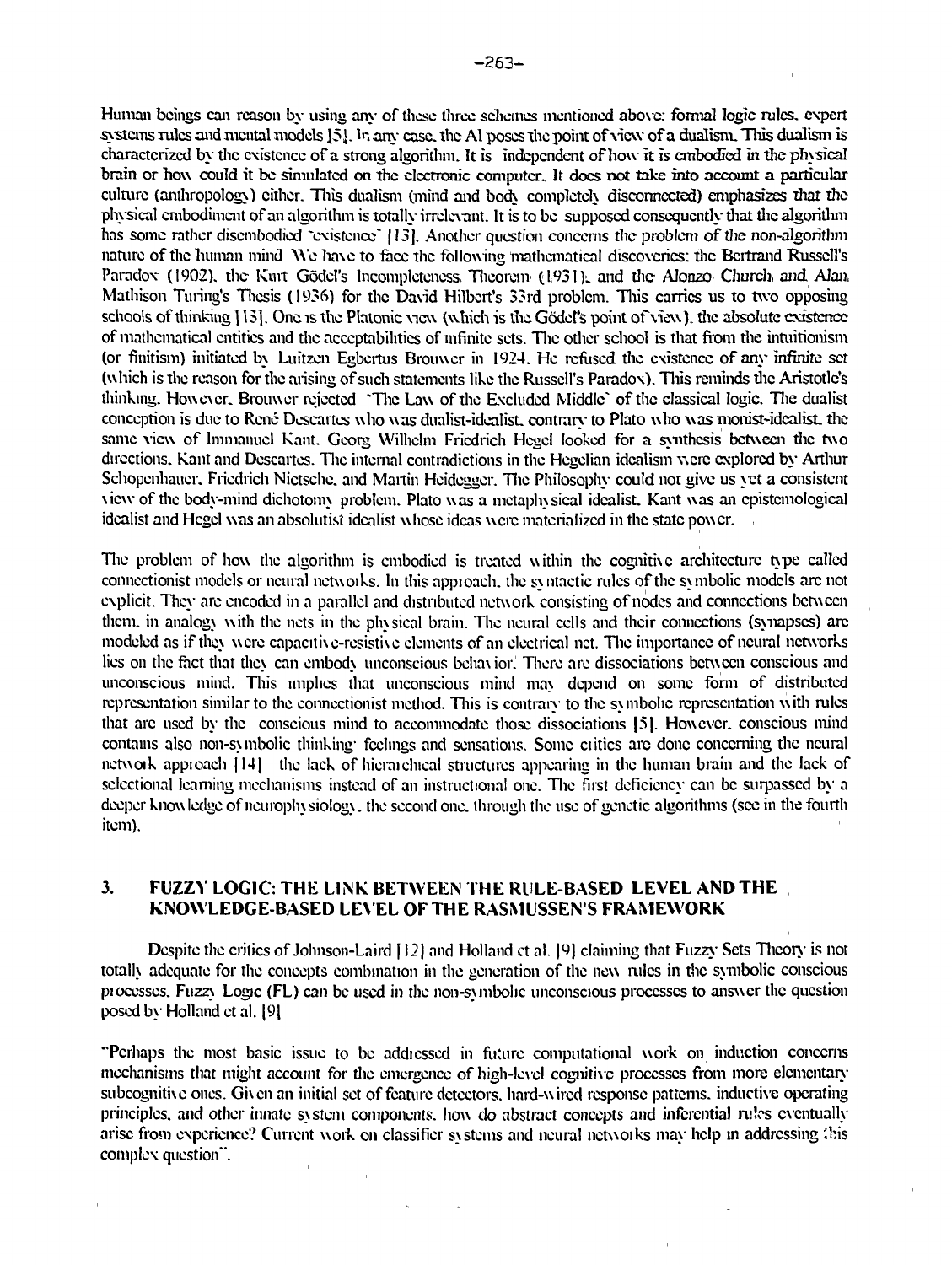In fact. Fuzzy Sets Theory has been used by Hunt and Rouse [2.4] to show how is possible for an expert like a nuclear operates- to change from a familiar situation when he/she uses rule-based (RB) sxmptomatic diagnostic search to the unfamiliar situation when knowledge-based (KB) topographic diagnostic search has to be used in a topological way. If there arc no more fuzzy rules to apply in the KB leveL then a process of induction is triggered (in the Rouse/Hunt approach, fuzzy niles are used in the knowledge-based level). Fuzzy-

Logic violates the Law of Noncontradiction ( $A \cap A^c \neq \emptyset$ ), the Law of the Excluded Middle ( $A \cup A^c =$  universe of c\cnts). and the Law of Identity (A=A). the Aristotle's Three Laws of the Thought [15]. Fuzzincss is a son of the ambiguity or vagueness. So, we could have

$$
A \cap A^{c} \neq \phi
$$
:  $A \cup A^{c} \neq$  *universal*:  $A \neq A$ 

With this assumption. FL can represent uncertainties better than probabilistic theories that use the randomicity concept. This arises from the fact that FL can represent intermediate cycnts between the mutually exclusive events A and  $A<sup>c</sup>$  [16]. Probabilities Theory works with the Principle of Bipolarity (A and not-A) and there is no permission for events between A and not-A. A great number of our concepts are fuzzy and can admit intermediate states. For example, the adulthood concept is not a bipolar set: adult (> 18 years old) and non-adult (<18 years old). It has a fuzzy degree according to the age and this fuzziness is maximum at the age of 18 [ 16|. In the Probabilities Theory, we reason about the probability of the event be an element of the set A, P(x is an element of A), and P(x is an element of A) + P(x is not an element of A)=1. In the Fuzzy Logic. We use the membership function mA(x) of the element x in the set A:  $m_A(x)$  maps x-values into the degrees of membership in the closed set  $[0,1]$ . So, we can divide this set into any number of fuzzy regions, associating with them the correspondent fuzzy concept. Empirical rule as those in the theory of induction will have in their conditions/actions parts several fuzzy concepts that can be classified according to their membership functions. Rules can be seen thcrcfoic as a mapping of a fuzzy set into another fuzzy set.

# **4. GENETIC ALGORITHMS: THE NECESSITY OF SELECTIVE AND EVOLUTIONIST STRUCTURES**

As Edelman exposed in his book [14], the modern synthesis of the biology or neodarwinism is based on two basic principles. They are: Principle of the Hcicdity of Gregor Mendel (1822-1884) and the Principle of Natural Selection of Charles Darwin (1809-1882). This synthesis started in the 1940s with Oswald Theodore A\cry. who discovered that the DNA was the heredity material. The biological systems differ from other physical systems because they are selection systems that work with the notions of evolution and heredity. Edelman proposed therefore a netual Darwinism within a Theory of the Neuronal Group Selection (TNGS). It is based in three tenets. The first one says that the neuroanatomy (neural topology) of a given specimen is found by developmental selection. The second one does not change the anatomical pattern but the synaptic connections are selectively strengthen or weakened. The third tenet says that perceptual categorization is formed by reentrant mapping of paralleled selection of inputs between neuronal groups. Primary consciousness (found in animals) arises when reentrant loop in the memory triggers a conceptual categorization of concurrent perceptions. The high-order consciousness is linked to the language symbolic capacity and arises with the specific area of memory reserved to the semantic structures leading to a conceptual explosion, due the linguistic experience.

Studying the problem of language acquisition by children who can deal with complexities of language even in low ages. Noam Chomsky postulated a view of a generative grammar in which the rules of syntax arc independent of semantics. Language can be understood therefore as a fonnal system or an algorithm. However, some researchers have pointed that children make sense of situations and of human intentions and then of what is said. According to the cognitive grammar of G. Lakoff. conceptual embodiment occurs before the language. Meanings arise because concepts arc embodied, and the syntax rules arise from the linguistic experience. In any way, therefore, a cognitive architecture must demonstrate a linguistic cognitive competence |I7|.

 $\frac{1}{2}$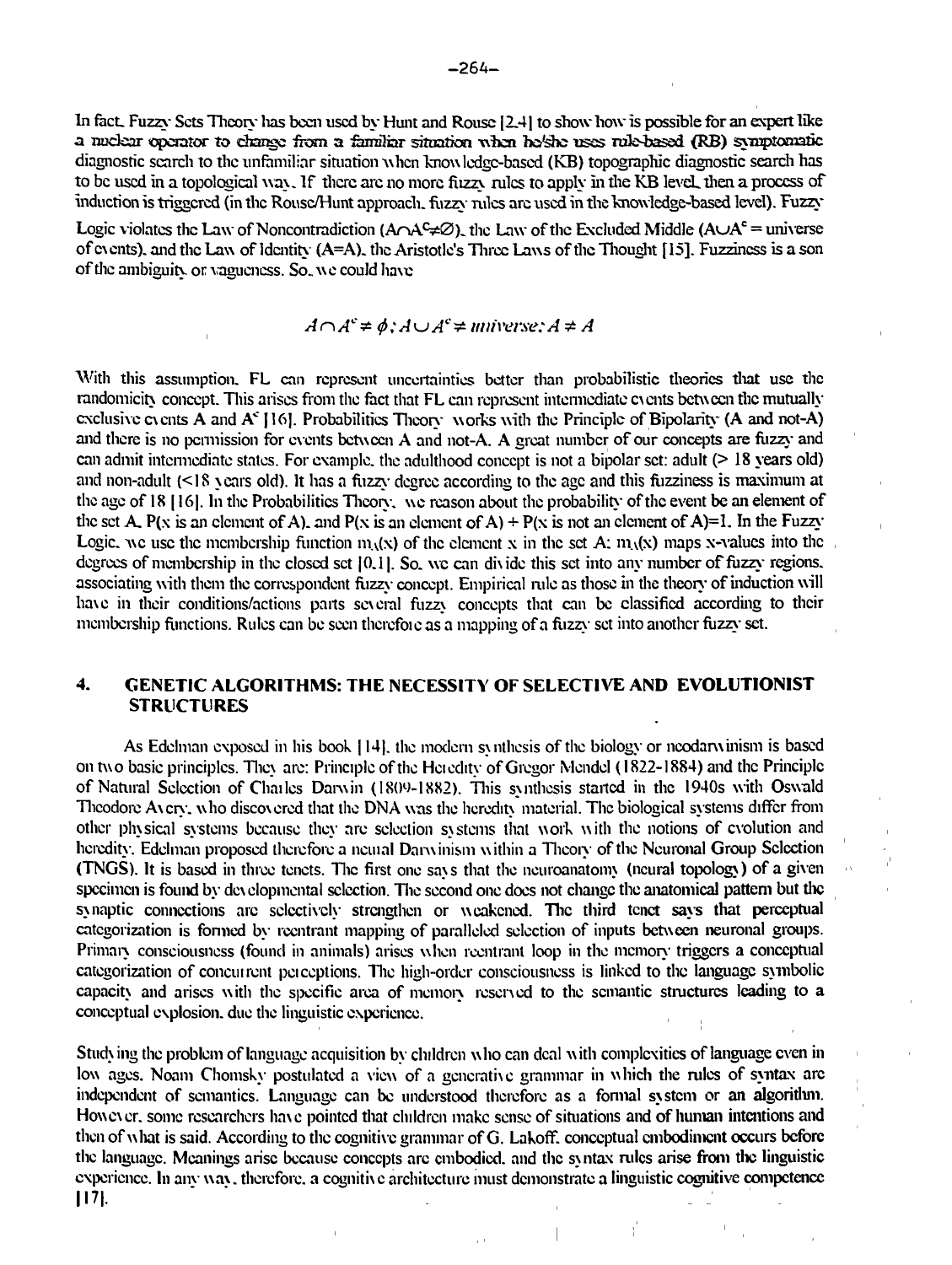It is a great challenge to construct neural networks according to the first tenet. However, we have an option to cmaruei sdectkm nwchanisns *ziccarding to* ibc second and ibird "tenets to strcnstli or weaken some synaptic constructions in the neural architecture. This mechanism is the genetic algorithm [9]. The Theory of Induction is modeled in the subconscious le\cl by three algorithms: the classifier systems, the bucket brigade (rule supports, bids, and payoff), and the genetic algorithm. The classifier systems are a set of Tulcs consisting of conditions and actions. The conditions are fixed by a set of detectors and the actions by a set of effectors. For example. IF pressurizer level is low, rapidly decreasing] THEN [starts the second charging pump] has two detectors and one effector. The detectors and effectors arc represented by a combination of {1.0.#} notation, where 1 and 0 are binary representations. The symbol' # represents a "don't care" effector or detector. In the rule above, the detectors and effectors not included would be represented by #s. These rules compete each other according to their strengths to pass messages forward. The changes of the strengths are done by the brigade algorithm. The strength increases through the continuous uses of the rule: new strcngth=old strcngthbid+payoffl where bid is paid for the predecessor rules and payoff is gained by the next rule. If there is no rule to be applied to the conditions, new rules could be generated by the genetic operators. The main operator is the crossover operator. It selects a random position  $i$  of the string from two classifiers and exchanges the segments to the left. Then, it replaces the two lowest strength strings with the two new strings. The strings to be combined arc chosen according to a probability distribution proportional to their average strength. Instead of recompiling (chunking) the existing rules as in SOAR. TI hypothesize new rules.

# 5. **COGNITIVE MODELS OF NUCLEAR OPERATORS: THE STATE OF THE ART**

In the nuclear industry, we can detect the following cognitive models [18]. They are: Cognitive Simulation Model (COSIMO). Cognitive and Action Model of an Erning Operator (CAMEO). Integrated Reactor/Operator System (1NTEROPS). Cognitive En\ iionment Simulation (CES). MIT model [19-23].

All these models are similar concerning the piocessing of information in the opcratois' mind and the sequence of diagnosis executed by them. They follow basically the Rasmusscn's framewoik. divided in skill, rule, and knowledge levels of processing and using the symptomatic, topographic and hypothesis-and-test diagnostic searches. Some models have more details about the steps done by the operator, while others make a macrodivision. All of them agree that the operator reason with familiar situations rcpiescntcd by frames that arc triggered by adequate symptoms, foimulate hypothesis, confirm them, and choose those used frequently in the past (those ha\ing more strength). Known procedures are followed according to the final decision making. The knowledge representation in this rule-based level is the same as in the ACT and SOAR. However, instead of production systems with conflict resolution or chunking, a procedural attachment embodied into frames of production rules is used with small variations. Sometimes, utilizing Blackboard Architectures (BBAs) and agenda of tasks (COSIMO). or piogramming the basic sequence of the operator tasks (as in the Rasmusscn's framework) as general production rules The models differ just in the aspects of unfamiliar situations in the knowledge-based lc\el (KBL) and in the formation of human errors. In the case of KBL. there arc several alternatives: induction processes (to be implemented in COSIMO). topographic rules (Trules) hierarchically constructed (CAMEO), and qualitative reasoning using means-ends analysis (1NTEROPS and CES).

 $\mathcal{L} = \mathcal{L} \times \mathcal{L}$ In my point of view, the questions coming from the causal ordering discussion in the qualitative reasoning put an enormous obstacle in the generation of a reliable set of ailes to be used in the KBL [24.21]. On the other hand. T-rules are yet an option to S-rules in the RBL(Rule-based Level). What we need are some kind of NEW rules generated during the diagnosis process This kind of rules only can be achieved through an induction process that is different from a deduction process used in the RBL. Concerning the human errors, the following methods aic adopted\* formation of slips and lapses through stress functions proportional to a time-pressure stress function, the number of rules piocessed at the same time (the limited capacity of the woiking memory), and the exponential decay of facts in the woiking memory **(COSIMO. INTEROPS. HUANG/SIU):** computation of the capacity of dividing attention among the information channels: visual, auditive, cognitive, motor (CAMEO). While it is necessary a combination of these two tendencies, nothing has be done concerning the errors formation in the KBL (mistakes), for example, misapplication of good and

A. Gran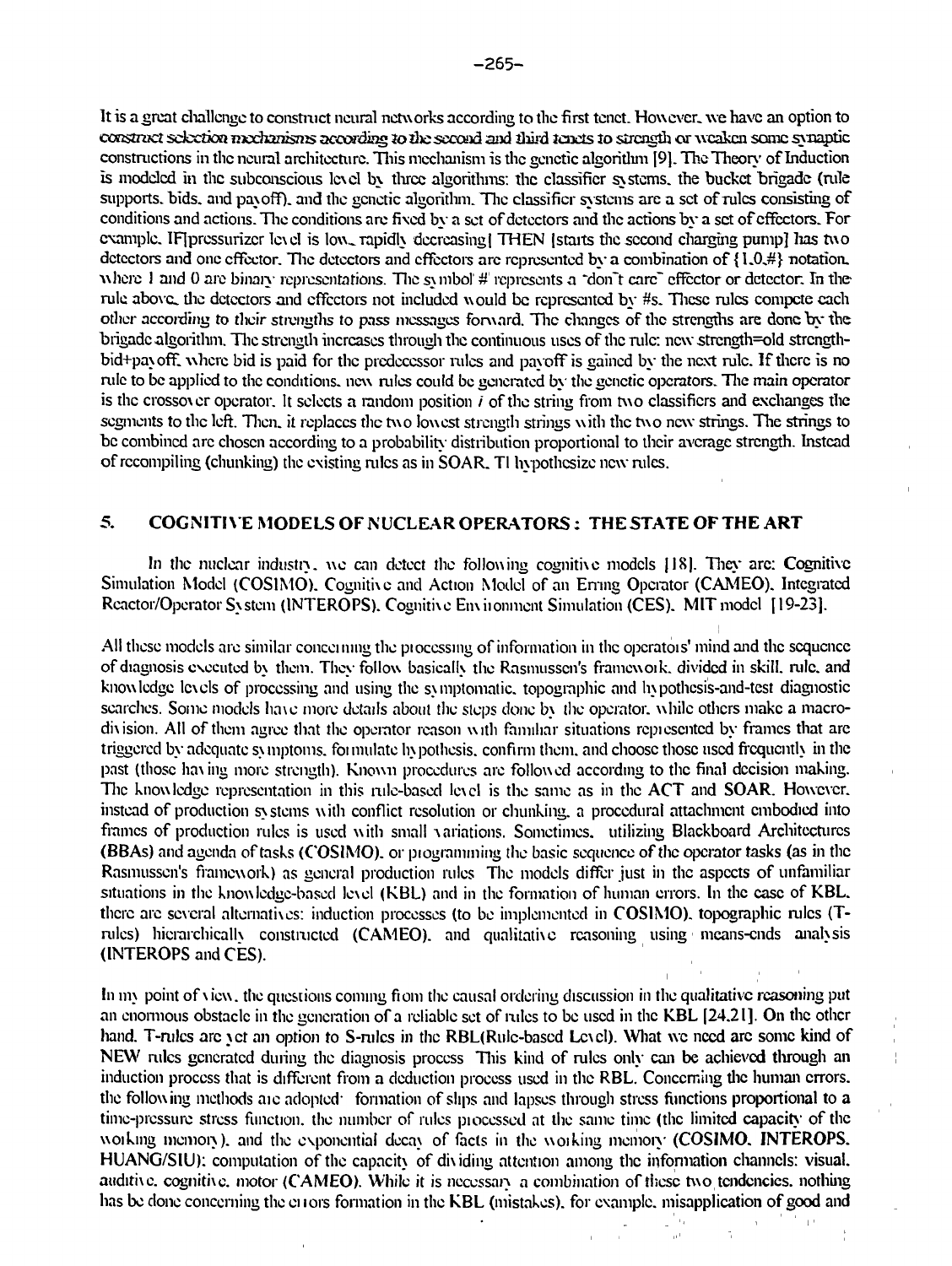strong rules and application of bad rules. Nevertheless, the induction processes to be used in COSIMO will force necessarily the use of such errors treatment to represent the KBL errors *\* 19]-

# 6. THE NECESSITY OF HYBR1D COGNITIVE MODELS: FUZZY NEURAL NETWORKS COUPLED WITH GENETIC ALGORITHMS AND INDUCTION THEORY

Using the Kirchhoffs electric current laws- we have (PerkeL 19S1) the equations of the neural networks 115]:

$$
C_i \frac{dx_i}{dt} = \frac{x_i}{R_i} - \sum_{j=1}^n \frac{x_j - x_j}{r_{ij}} + I_i
$$
  

$$
C_i \frac{dx_i}{dt} = \frac{x_i}{R_i} - \sum_{j=1}^n S_i(x_j) m_{ij} + I_i
$$

where  $r_n$ =cytoplasmatic resistance between neurons i and j.

$$
R_i = \frac{I}{R_i} - \sum_{j}^{n} \frac{I}{r_{ij}}
$$

is the lumped resistance.

$$
m_{ij} = \frac{I}{r_{ij}}
$$

and  $S_i(x_i)=x_i$ , a linear signal function. The Hopfield Circuit (1984) arises when the synaptic connection matrix is symmetric  $(M=M^{\dagger})$ .

It is usual to define two field of memories  $F<sub>x</sub>$  and  $F<sub>y</sub>$  and the associated equations (continuous additive Bidirectional Associative Memorics-BAM):

$$
\frac{dx_i}{dt} = A_i x_i - \sum_{j=1}^{p} S_j(y_j) m_{ij} + I_i
$$
  

$$
\frac{dy_j}{dt} = A_j Y_j + \sum_{j=1}^{n} S_j(x_i) m_{ij} + J_i
$$

The Cohen-Grossberg activation dynamics (1983) [15] is a multiplicative model of the Hopfield circuit to a\oid saturation problems.

$$
\frac{dx_i}{dt}=a_i(x_i)[b_i(x_i)-\sum_i^n S_i(x_i)m_i]
$$

Adaptive Bidirectional Associative Memory (ABAM) is a generalization of the Cohen-Grossberg model [15]. If Biownian diffusions or "noise" processes perturb the ABAM models, we get stochastic differential equations, with random processes as solutions (RABAM) [15]. If we scale the independent Gaussian whitenoise processes with the square-root of annealing schedules or 'temperatures', we have the simulated annealing of a RABAM. Neural Network can be considered therefore dynamic systems represented by stochastic differential equations.

The neural network architectures can be classified in feedforward or feedback (BAM, ABAM, RABAM) models and they need to be trained with external data representing our knowledge about a specific subject.  $\cdot$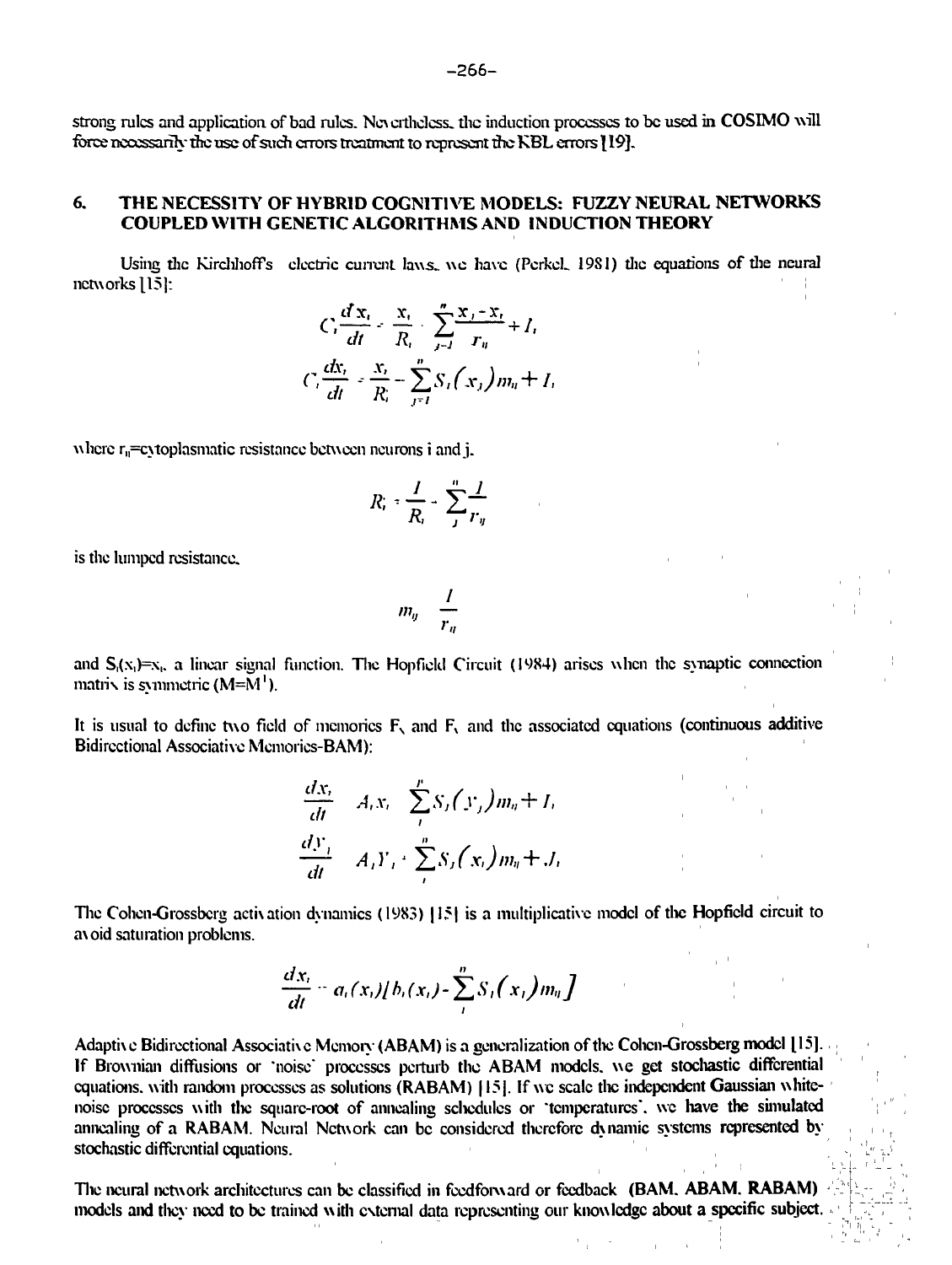There are two types of learning: unsupervised (like the Paxlovian training) and supervised (renewalpurnshment system). There arc four types of nrtsuperviscd learning: i) Signal Hebbim *Lezrriwg* lawsSHL (Hebbs. 1949);2) Competitive Learning Law-CL iGrossberg. 1969); 3) Differential Hcbbian Learning Law-DHL (Kosko. 1988); 4) Differentia] Competitive Learning Law-DCL (Kosko. 1990).

SHL

\n
$$
\frac{d m_{\eta}}{dt} - m_{\eta} = S_{i}(x_{i})S_{j}(y_{i})
$$
\nCL

\n
$$
\frac{d m_{\eta}}{dt} = S_{i}(y_{j})/S_{i}(s_{i}) - m_{\eta}.
$$
\nDHL

\n
$$
\frac{d m_{\eta}}{dt} - m_{\eta} = S_{i}(x_{i})S_{j}(y_{i}) - \frac{d S_{i}(x_{i})}{dt} \frac{d S_{i}(y_{i})}{dt}
$$
\nDCL

\n
$$
\frac{d m_{\eta}}{dt} = \frac{d S_{j}(y_{i})}{dt} / S_{i}(x_{i}) - m_{\eta}.
$$

at at

In particular. CL means that  $F<sub>x</sub>$  neurons compete for the activation induced by the signal pattern  $S(x)$ generated by the field  $F_x$ . The synapses learn only if the their postsynaptic neurons win  $(S_i(y_i(t))=l)$ . DCL means "lcam only if change".

These laws have also random versions, RABAM and ABAM theorems, and they guarantee adaptive global stability [15]. Competitive ABAM (CABAMs) are equivalent to the Adaptive Resonance Theory (ART) of Grossberg (1982). ART means "learn only if resonate". The Boltzmann machine is a particular case of simulated annealing with periods of Hcbbian and anti-Hcbbian learning (negative signal). The Adaptive Vector Quantization (AVQ) Ccntroid Theorem establishes that

$$
E[m_i] = \operatorname{average}\{x_j\} \quad \{15\}
$$

for linear CLs and DCLs with  $S(x_i)=x_i$  and indicator functions  $S_i(x_i)=I_{1i}(\lambda)$ .

The Supervised Competitive Learning (SCL) uses the reinforcement function  $r<sub>i</sub>$  defined by known decisionclass indicator function:

$$
r_i = I_{D_i} - \sum_{i \in I} I_{D_i}
$$

Other supcrv iscd learning models are the LMS and the BBA. The Lcast-Mcan-Square (LMS) Algorithm uses the gradient-descent algorithm

$$
m_{k+1} = m_k - c_k \nabla_m E / e_k /
$$

with  $E[c_k^2]=c_d^2$ , the LMS assumption for the mean-squared error, which simplifies to  $m_{k-1}=m_k+2c c_kx_k$ . The backpropagation algorithm (BBA) propagates the instantaneous squared error backward from  $F_y$  through the hidden fields to  $F_x$  at each iteration (which biologically was not confirmed yet).

Models of the competitive Cohen-Grossberg equations have been applied for the pattern recognition problems. The BBAs and the ARTs have been applied to the problems of coding and categorization. The competitive Cohen-Grossberg equations and the BBAs models have also been used for speech recognition and svnthesis. Robotics contiol uses either BBAs or DHL. In the knowledge representation. ART (words and letters) and Boltzmann Machines (to repiesent schemas like frames) are used. For the causal inferences, we have the Fuzzy Cognitive Maps (FCMs) using the DHL [15].

The Adaptive Vector Quantization (AVQ) theorem f 151 allow us to capture all the rules that someone needs to control a nuclear reactor. These rules are embodied in matrices called Adaptive Fuzzy Associative Memory (AFAM) [15] that map a set of input fuzzy variables read in the control room to a fuzzy set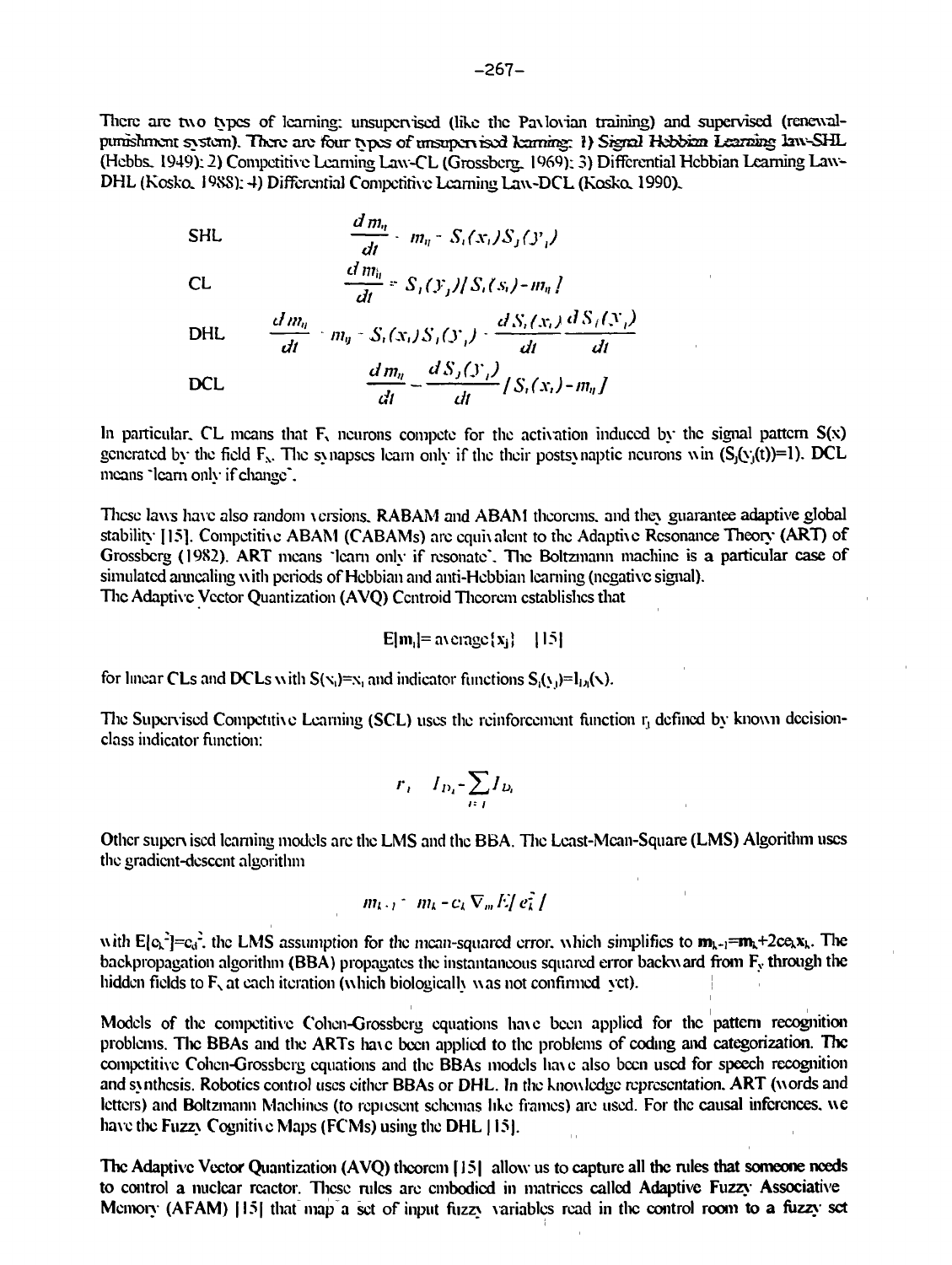consisting in variables that should be changed to put the reactor in a safe and steady-state condition. If we train a neural network with some compctith e learning using the data of simulation of a transient in a nuclear power plant, wc can extract cluster of rules in regions defined by our fuzzy variables that have membership functions fixed according to our fuzzy sets. They are fixed with our knowledge of the physical phenomena. Regions that enclose a great number of associated rules will have more strength than others. These arc preferential rules used frequently by the operators. Empty regions can be fulfilled with new rules that are discovered by genetic algorithms when there are no more applicable rules to the unfamiliar situation. Preferential rules are responsible for the errors, committed when someone applies good rules, to the wrong situation. Bad rules could arise if there is no time to induce new rules with the GA. The algorithm stops without achieving an optimal recombination of the rules with the crossover operator. Time pressure can be simulated through the forgetting of the rules with less strength in the fuzzy regions and of some input variables when the visual-auditive channels enter into conflict with the cognitive processing, pushing the cognitive w orkload index abo\ e a fixed limit.

# **7. CONCLUSION: THE HUMAN FACTORS PROGRAM AT CNEN, INCLUDING THE COGNITIVE MODELS FOR THE EVALUATION OF HUMAN-MACHINE SYSTEMS**

At CNEN, we intend to develop a Human Factors Program for the ANGRA-II Licensing that includes a revision of the chapter 18 of the USNRC Standard Review Plan. A cognitiv e model will be used to simulate the human-machine interface as well as to simulate the human errors to be used in a Probabilistic Safety Assessment (PSA). We have a system to collect data 125.261 from the ANGRA-1 operational incidents that can be attributed to human failures, but we hav e neither a protocol to inv estigate the root-causes nor an error classification based in cognitive models. We think that the following initiatives will be useful, an improvement of our data collecting svstcm. a development of a protocol, and. the most important, a cognitive model based in the previous discussion to evaluate the ANGRA-I/1I NPPs human-machine interface and the operators training systems, to choose a method of human reliability |27], and to diagnose the NPP operation during emergencies [28]. We know that, above all, the IAEA is giving increasing attention to these questions and we would like to follow the developments in this area through the international cooperation with countries that have more experience in this area.

#### **REFERENCES**

- 111 ROUSE.W.B . 1991. *Design for Success a Human-Centered Approach to Designing Successfiil Products ami Systems.* John Wiley. New York. N.Y.
- |2| RASMUSSENJ.. 1986. *Information Processing and Human-Machine Interaction: an Approach to Cognitive Engineering.* North-Holland. New Yoik. N.Y.
- | 3 | ELKIND. J.W.. CARD. S.K.. HOCHBERG. J.. HUEY.B.M. (Eds.). 1989. *Human Performance Models for Computed-Aided I-jiginccnng.* National Academic Press. Washington. D.C.
- |4| REASON. J.. 1990. *Human Errors.* University Press. Cambridge. London.
- |5| JOHNSON-LAIRD. P.N.. 1988. *The Computer and the Mind.* Harvard University Press. Cambridge. Massachusetts.
- |6| NEWELL. A. 1990. *Unified Theory of Cognition.* Harvard University Press. Cambridge. MA.
- [7| ANDERSON. J.R.. 1983. *The Architecture of Cognition.* Harvard Univeisity Press. Cambridge. MA.
- |8| CARBONELL. J.. 1990. *Machine Learning Paradigms and Methods.* MIT Press, Cambridge. MA.
- 19| HOLLAND. J.H.. HOLYOAK. K.J.. NISBETT. RE.. THAGARD. PR.. 1986. *Induction: Processes of Inference. Learning, and Discovery.* MIT Press. Cambridge. MA.